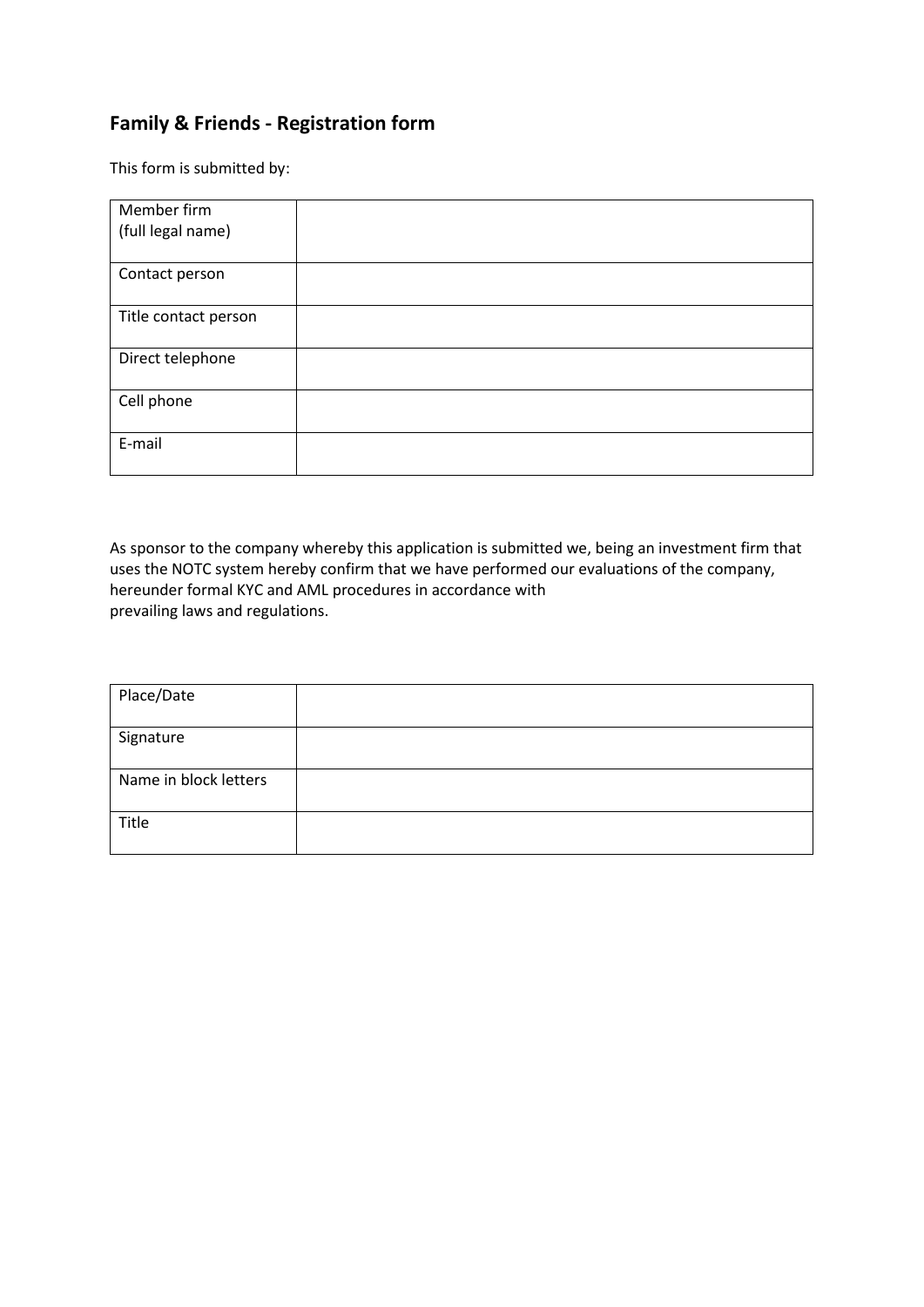The following registration form is to be filled out by the company seeking a registration and to obtain the requested additional information. The information must be accurate and complete. Please note that the NOTC AS reserves the right to not process the registration in the event not all appendices are enclosed and to call for a meeting with the company at its own discretion in order to decide if the company fulfills the conditions.

|       | 1 General Company Information and data                  |                                 |
|-------|---------------------------------------------------------|---------------------------------|
| 1.1   | Full legal company name                                 |                                 |
| $1.2$ | Company registration number                             |                                 |
| 1.3   | Date of incorporation/registration<br>(dd/mm/yyyy)      |                                 |
| 1.4   | Country of<br>incorporation/registration                |                                 |
| 1.5   | Type of legal entity                                    | Limited Company (AS)            |
|       |                                                         | Public Company (ASA, Ltd, Inc.) |
| 1.6   | Is the company publicly quoted<br>on one more market?   | No                              |
|       |                                                         | Yes, which:                     |
|       |                                                         |                                 |
| 1.7   | Registered address<br>Postal code, place/city, country  |                                 |
|       |                                                         |                                 |
| 1.8   | Postal address (if different from<br>physical address)  |                                 |
|       | Postal code, place/city, country                        |                                 |
| 1.9   | Billing address (if different from<br>physical address) |                                 |
|       | Postal code, place/city, country                        |                                 |
|       |                                                         |                                 |
|       |                                                         | Contact person:                 |
|       |                                                         |                                 |
|       |                                                         |                                 |
| 1.10  | Main telephone number                                   |                                 |
| 1.11  | E-mail                                                  |                                 |
| 1.12  | Web address                                             |                                 |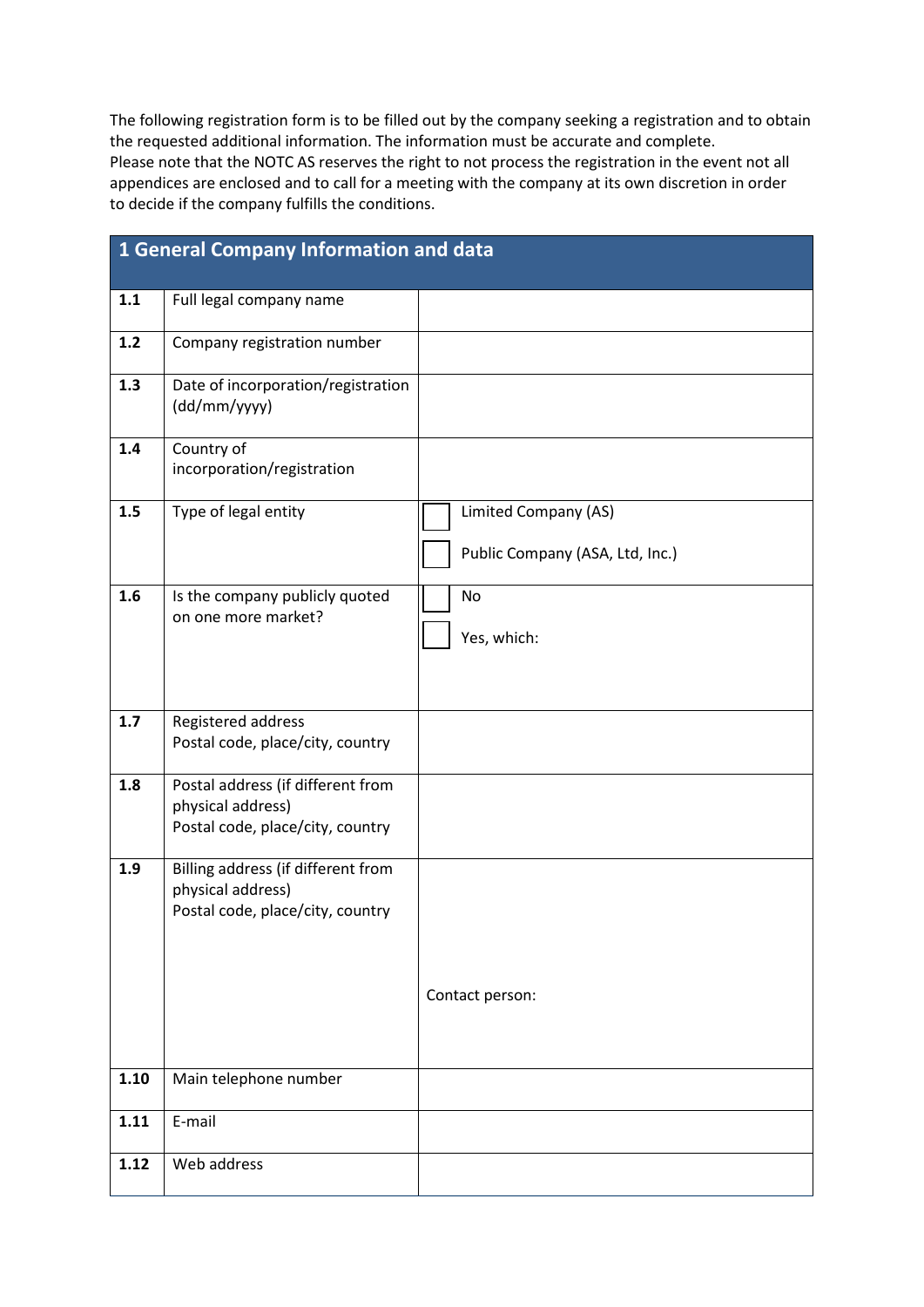| 2 Management and Contact persons |                                 |  |
|----------------------------------|---------------------------------|--|
| 2.1                              | Name of managing director       |  |
| 2.2                              | Name of chief financial officer |  |
| 2.3                              | Name of chairman                |  |
| 2.4                              | Name of Contact person          |  |
|                                  | Title/position                  |  |
|                                  | Direct telephone number         |  |
|                                  | Cell phone                      |  |
|                                  | E-mail                          |  |

# **3 Short description of the company's business**

Please provide description of the company's business

|     | 4 Financial Information                                                                       |                                                      |
|-----|-----------------------------------------------------------------------------------------------|------------------------------------------------------|
| 4.1 | Has the company prepared any<br>annual accounts in accordance<br>with applicable regulations? | No (fill out 4.2-4.4 below)<br>Yes (go to 4.5 below) |
| 4.2 | What is the company's annual<br>turnover last year/quarter?                                   |                                                      |
| 4.3 | What is the company's profit<br>before tax last year?                                         |                                                      |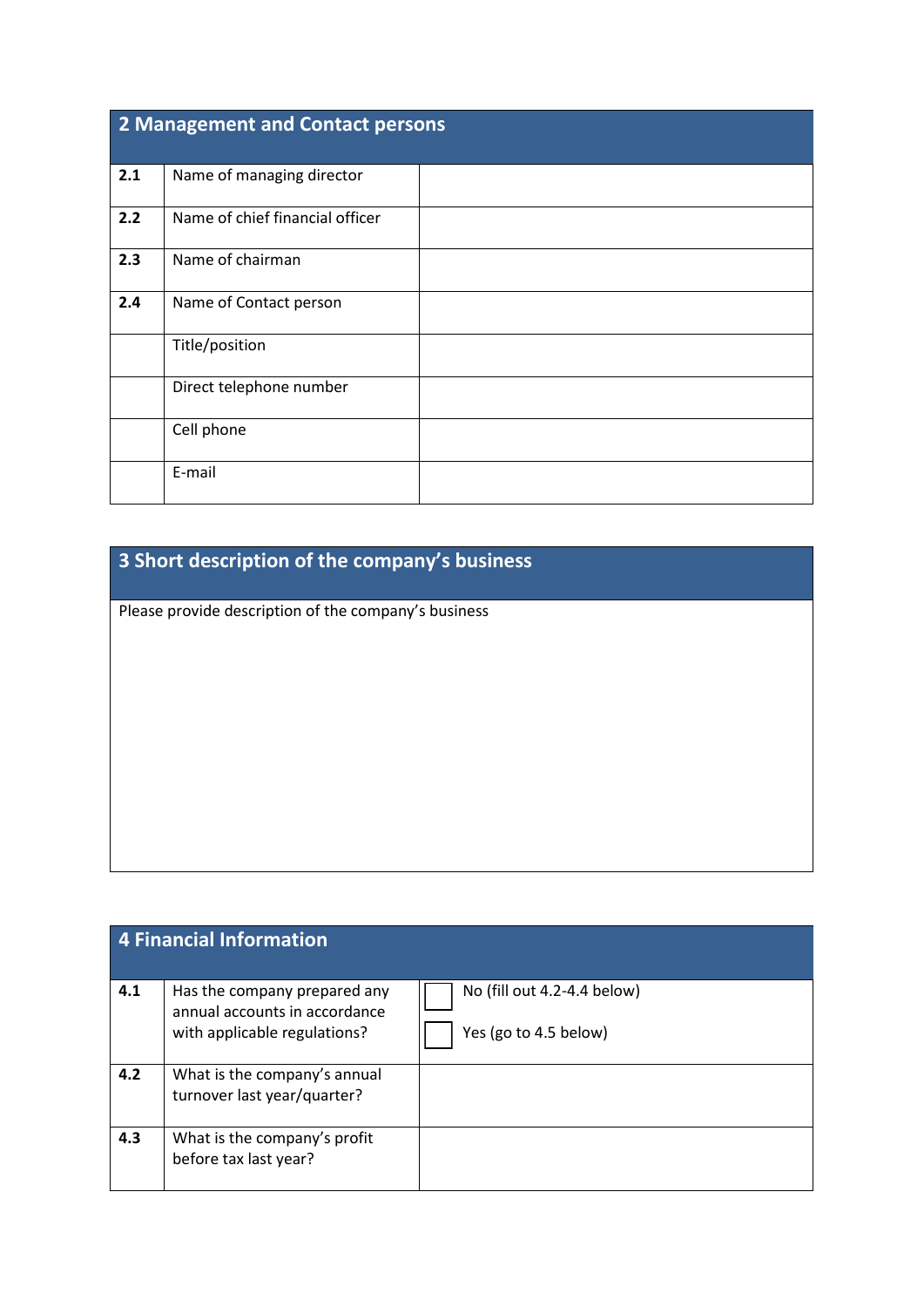| 4.4 | What are the company's<br>accounting standards?                                         | <b>NGAAP</b><br><b>IFRS</b><br><b>USGAAP</b><br>Other, please specify:                                  |
|-----|-----------------------------------------------------------------------------------------|---------------------------------------------------------------------------------------------------------|
| 4.5 | What is the company's main<br>source of capital?<br>(choose most appropriate<br>answer) | Operating income/earnings<br>Investment proceeds<br><b>Commercial Lending</b><br>Other, please specify: |

|     | 5 Share ownership                                                                                                |                                 |           |
|-----|------------------------------------------------------------------------------------------------------------------|---------------------------------|-----------|
| 5.1 | Is the company aware of persons<br>who directly or indirectly own or<br>control more than 25% of the<br>company? | No<br>Yes, please specify below |           |
|     | Name of owner (1)                                                                                                | Tax country                     | Ownership |
|     | Name of owner (2)                                                                                                | Tax country                     | Ownership |
|     | Name of owner (3)                                                                                                | Tax country                     | Ownership |
| 5.2 | Is your company a subsidiary of<br>another company, i.e. owned<br>more than 50%?                                 | No<br>Yes, please specify below |           |
|     | Name of parent company                                                                                           |                                 |           |
|     | Parent company registration<br>number                                                                            |                                 |           |
|     | Address                                                                                                          |                                 |           |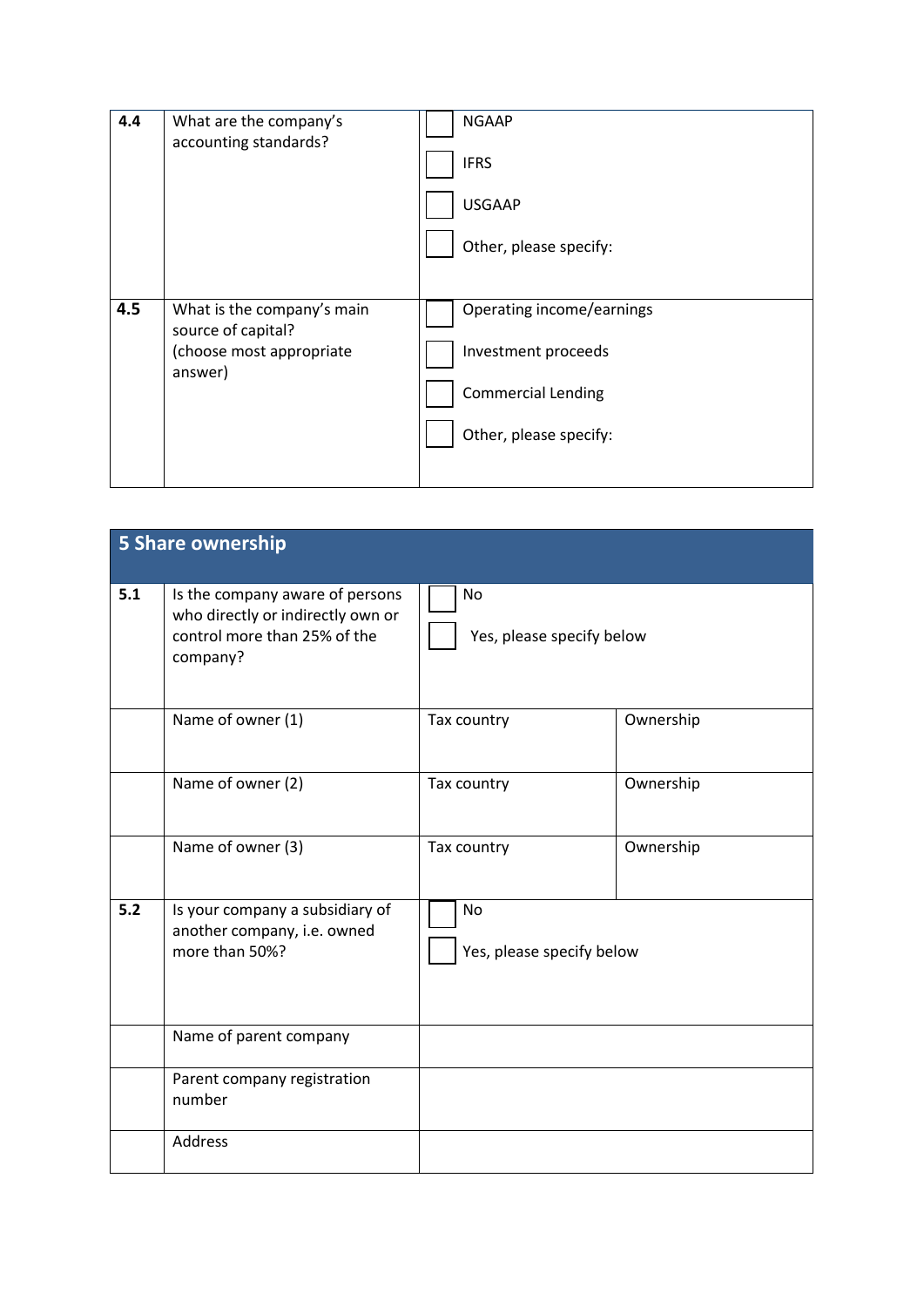|      | 6 Information of the shares                       |                                |
|------|---------------------------------------------------|--------------------------------|
| 6.1  | ISIN number                                       |                                |
| 6.2  | LEI-code                                          |                                |
| 6.3  | Par/nominal value                                 |                                |
| 6.4  | No. of issued and outstanding<br>shares           |                                |
| 6.5  | No. of shares to be registered                    |                                |
| 6.6  | Number of shareholders                            |                                |
| 6.7  | Shareholder register                              | Registrar (If any):            |
|      |                                                   |                                |
| 6.8  | Last issue price/trading price<br>(if applicable) |                                |
| 6.9  | Any trade restrictions                            | No<br>Yes, specify:            |
| 6.10 | Any voting restrictions                           | 1 No<br>Yes, specify:          |
| 6.11 | Any ownership restrictions                        | No<br>Yes, specify:            |
| 6.12 | Any lock up for shareholders                      | $\mathsf{No}$<br>Yes, specify: |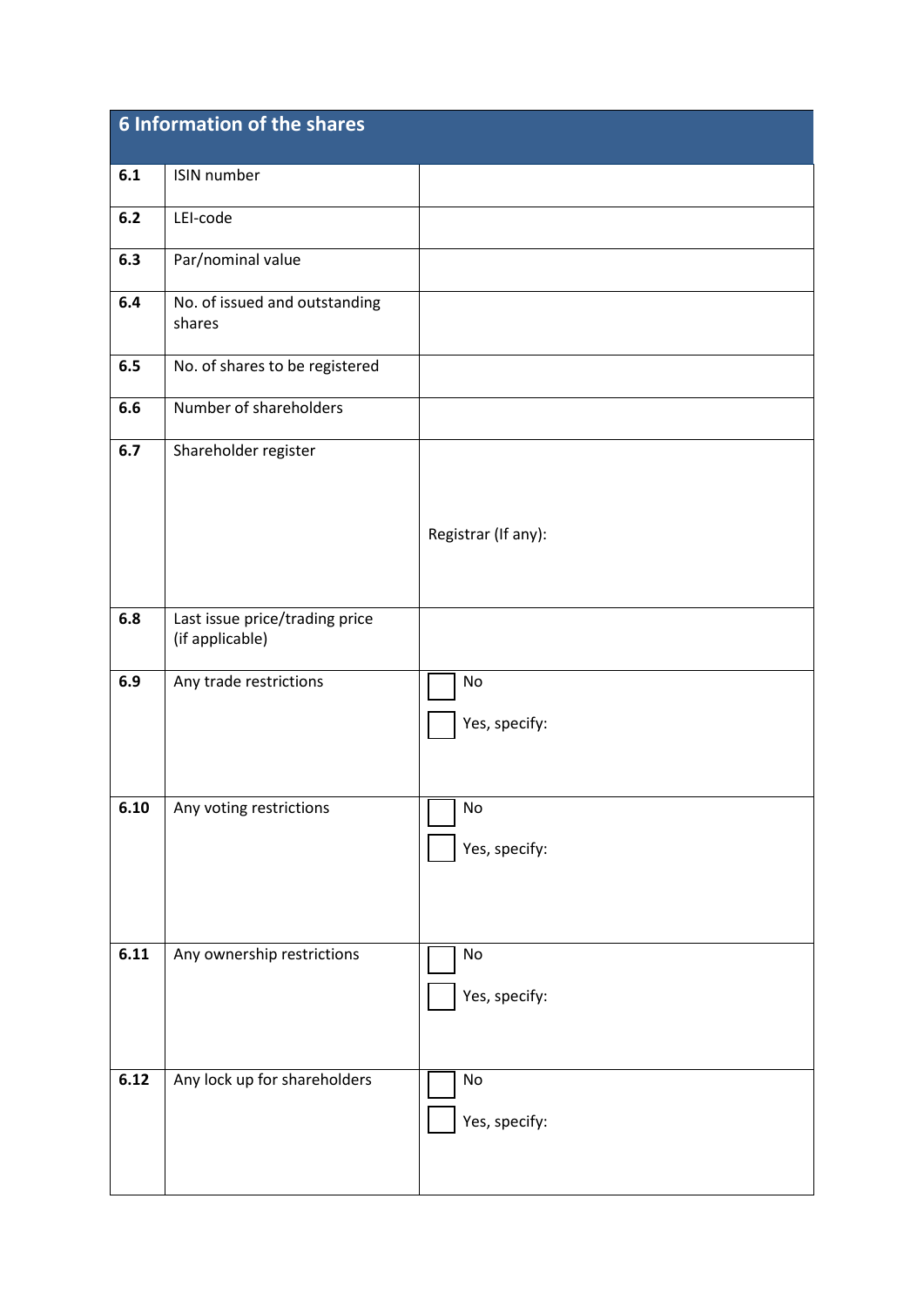| 7 Information on last share issue (last 12 months) |                                |  |
|----------------------------------------------------|--------------------------------|--|
| 7.1                                                | Number of shares issued        |  |
| 7.2                                                | Subscription price             |  |
| 7.3                                                | Type of share capital increase |  |
| 7.4                                                | Time of issuance               |  |

## **8 Purpose of the registration on Family & Friends**

Please provide a description of the purpose of the registration

### **9 Company sector**

| Please check box: |                              |  |
|-------------------|------------------------------|--|
|                   | Real estate                  |  |
|                   | Trade                        |  |
|                   | Industry                     |  |
|                   | It and communication         |  |
|                   | Media/Publishing             |  |
|                   | Offshore/Shipping/Transport  |  |
|                   | Entertainment/Sport          |  |
|                   | Other (please state sector): |  |
|                   |                              |  |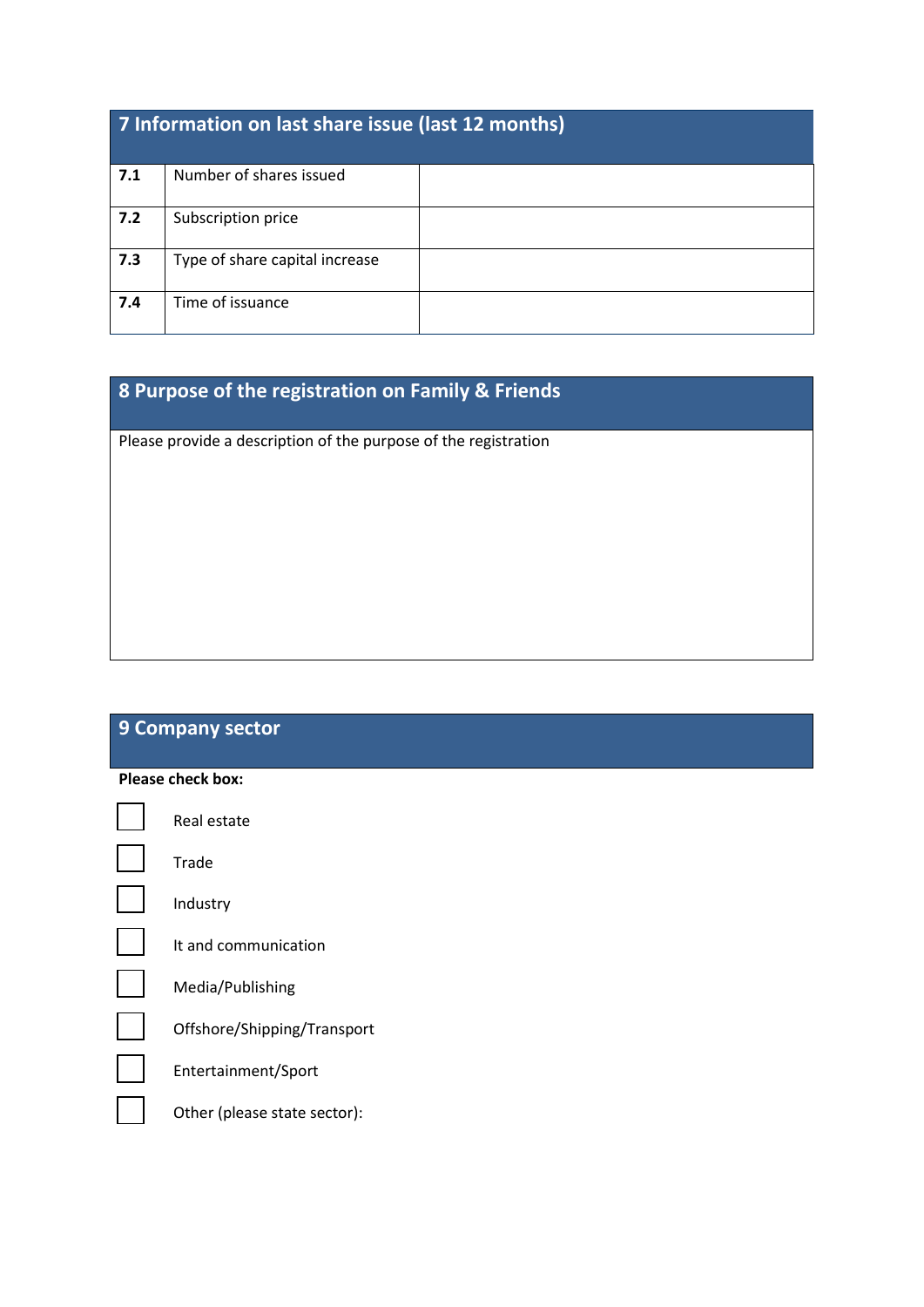#### **10 Mandatory Appendices**

**The company must submit the following appendices accompanying this request for registration (please check appropriate box if enclosed):**

| Copy of Certificate of Incorporation for company (mandatory) |
|--------------------------------------------------------------|
| Copy of Articles of Association for company (mandatory)      |
| Copy of shareholder register                                 |
| Copy of the last annual financial report (if applicable)     |
| Copy of the last interim report (if applicable)              |
| Copy of opening balance sheet (if applicable)                |
| Company presentation (if applicable)                         |
| Investor presentation (if applicable)                        |
| Offering memorandum/prospectus (if applicable)               |
| Other documentation - please specify:                        |

### **11 Authorization to publish information**

**I/we hereby grant NOTC AS approval to publish the following information in connection with the first day of registration on the Family & Friends list (if box is not checked, the information will not be published):**

Copy of the last annual financial report (if attached)

Copy of the last interim report (if attached)

Copy of opening balance sheet (if attached)

Company presentation (if attached)

Investor presentation (if attached)

Offering memorandum/prospectus (if attached)